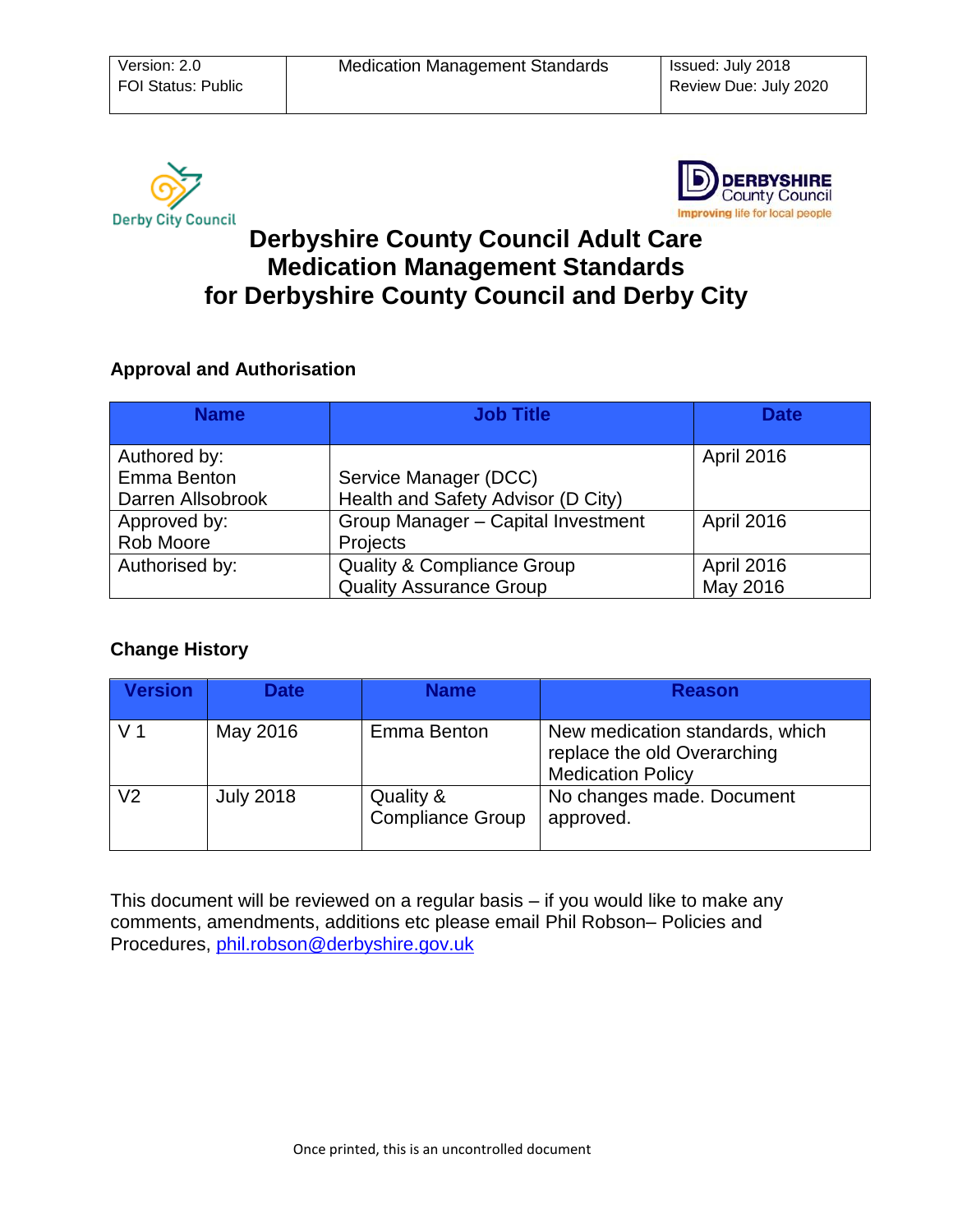## **Contents**

| <b>Section</b> | <b>Title</b>                                                  | Page |
|----------------|---------------------------------------------------------------|------|
| 1.             | Introduction                                                  |      |
| 2.             | Roles and Responsibilities                                    |      |
| 3.             | The Principles to be Included in Provider Policy and Practice |      |
| 4.             | <b>Promoting Positive Outcomes</b>                            |      |
| 5.             | Safe Practice                                                 |      |
| 6.             | Consent                                                       |      |
| 7.             | <b>Training and Competence</b>                                |      |
| 8.             | Administration                                                |      |
| 9.             | Recording                                                     | 8    |
| 10.            | Monitoring                                                    |      |
| 11.            | Useful Links                                                  |      |
|                |                                                               |      |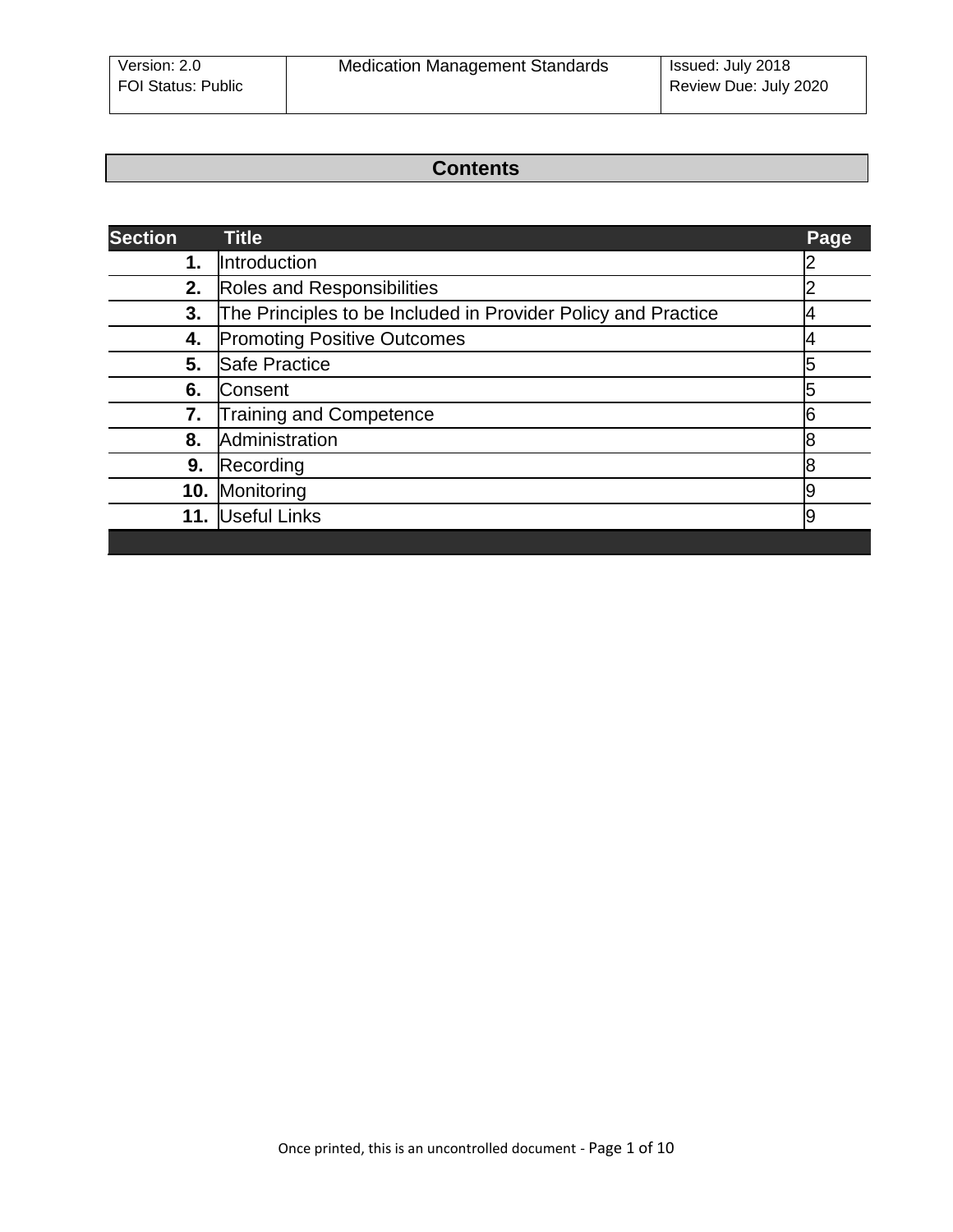#### **[Introduction](#page-2-2)**

<span id="page-2-3"></span><span id="page-2-2"></span><span id="page-2-1"></span><span id="page-2-0"></span>This guidance sets the *minimum standards* for the provision of assistance to customers directly supported by Derby City Council People Services Directorate, (Adults and Health) or Derbyshire County Council Adult Care and agents acting on their behalf. The guidance is based upon current legislation and relevant professional published guidance.

It is expected by both local authorities that any provider acting on their behalf will ensure that the principles within this document are incorporated into their policy and practice.

#### **[Roles and Responsibilities](#page-2-3)**

As an Assessor:

- 1. The local authority, all providers and those they employ must assume that all customers are able to manage their own medication.
- 2. For customers for whom initial contact is via the local authority, an assessment will be undertaken which will confirm the assumption that the customer is able to self-medicate or identify if the customer requires support, and at what level. This will be recorded on the medication assessment tool and shared with the appropriate provider.
- 3. An initial assessment will form part of an assessment plan completed by a local authority or health commissioner. Where this is not the case, for example where a customer arranges their own care and/or funding, the provider must complete this assessment.
- 4. An Assessor refers to anyone carrying out a medication assessment at any point during the customer's provision of service. This will include reviews of previous assessments and when changes have been made.
- 5. In addition to the initial assessment, the assessor must ensure a detailed, personalised medication plan is in place describing what support the customer requires in practice. This must include how the customer's medication is:
	- ordered and supplied
	- stored, dispensed and prepared
	- administered
	- disposed of
	- recorded.

As a Commissioner we must ensure that:

1. Providers are aware that their policies and practice must meet the standards set within the published professional guidance.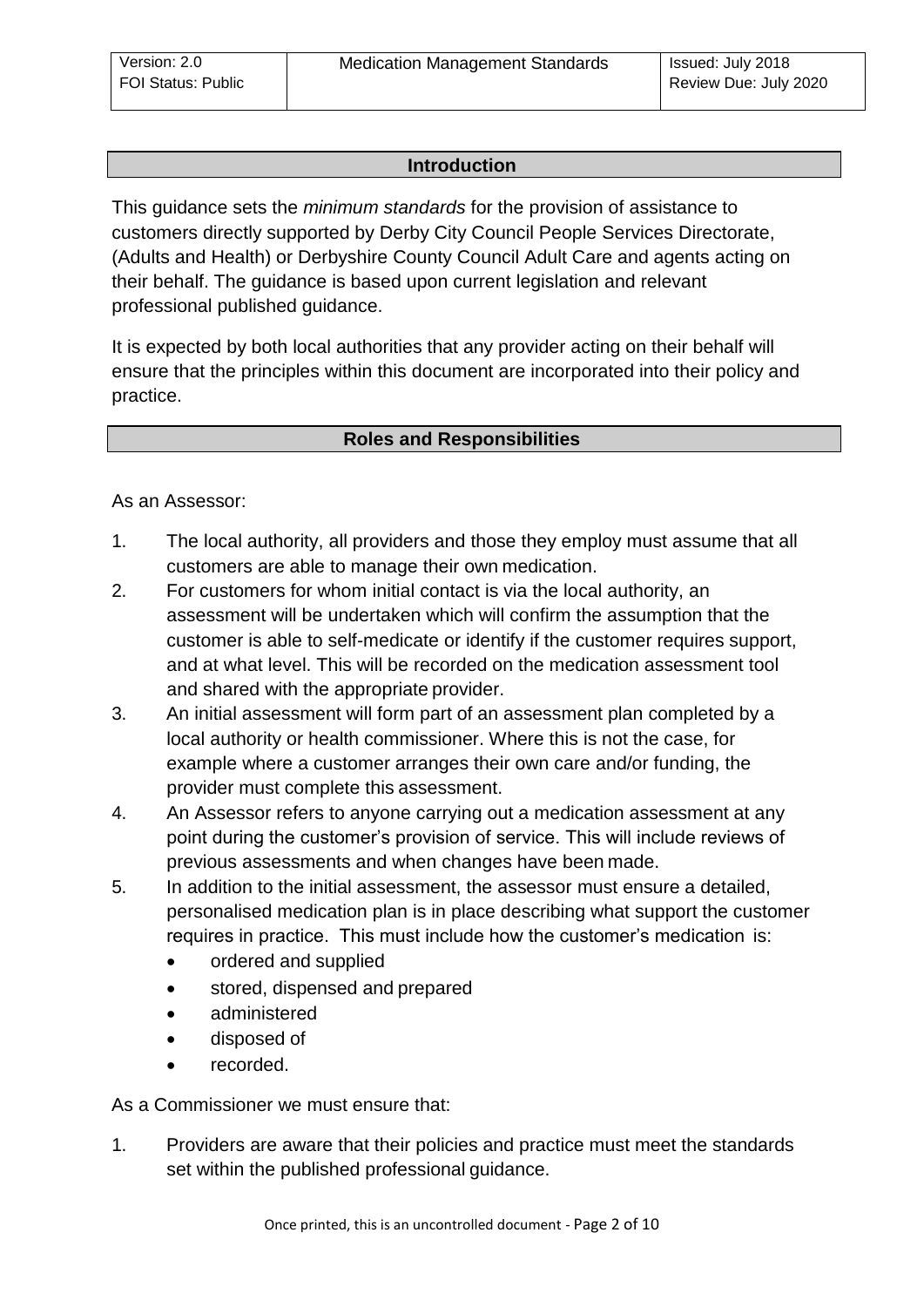- 2. Provider's own policy must include the principles within this document. Alternatively, providers are able to follow the medication policy of the local authority which covers these principle
- 3. Provider's policies should clearly state who is accountable and responsible for the management of medication.
- 4. Policies and procedures should be updated in line with changes in legislation and guidance and should be routinely reviewed.
- 5. We will monitor all aspects of care and support as part of the contracting arrangements, including the management of medication.
- 6. Providers have systems in place for reporting incidents and accidents, including medication. This must include a process for analysing this information; identifying trends or concerns and learning from medication errors. Commissioners will then use this information to monitor the quality of the service.
- 7. Providers must comply with the Derby and Derbyshire Safeguarding Adults [procedures.](http://www.saferderbyshire.gov.uk/our-priorities/adults/professional-guidance/default.asp)

## As a Provider:

- 1. A medication policy must be in place that includes the principles within this document. Alternatively providers are able to follow the medication policy of the local authority which covers these principles.
- 2. All employees involved in medication management must receive appropriate training and be deemed competent to administer medication.
- 3. Employees who do not have the skills to administer medication, including where they have not completed training, must not administer medication.
- 4. Medication records and information must comply with data protection legislation and guidance.
- 5. All medication-related errors or near-misses must be identified, reported, reviewed and investigated. Systems of governance should ensure incidents are collated, analysed and action taken is clearly recorded. The agreed procedure for medication error reporting should be followed by providers managed or commissioned by Derby City Council and Derbyshire County Council.
- 6. The provider must identify and arrange for advocacy support where customers have 'substantial difficulty' in planning their care, including medication. Customers must have access to a complaints service where they have concerns about medication.
- 7. The provider will ensure that all customers are given the opportunity to actively participate in decisions about their treatment and care, including medication and support them to take part in making decisions.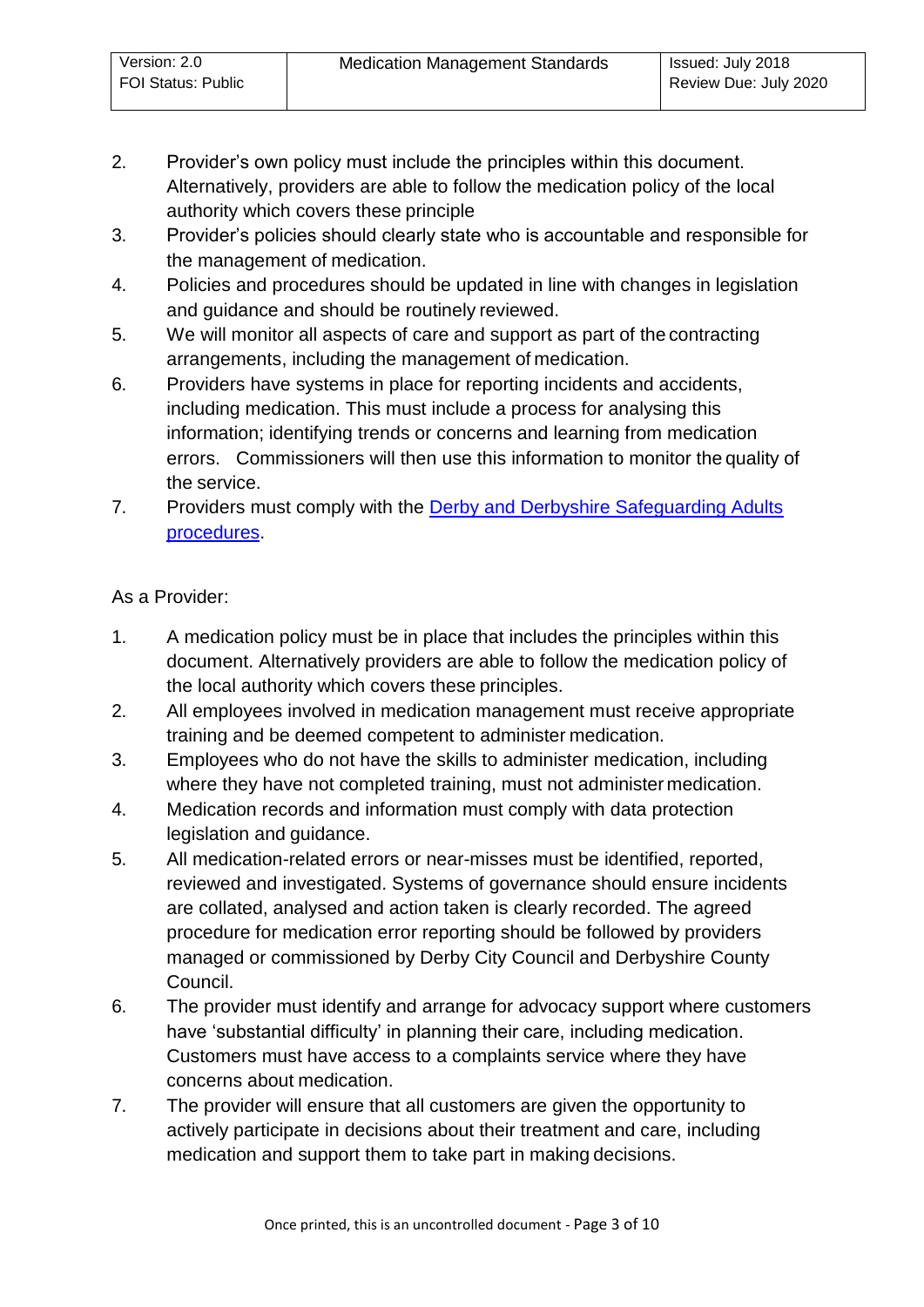- 8. On-going review of the medication support assessment must be undertaken by the provider at least annually and may require a multidisciplinary approach, involving both health and social care professional and the customer's family or carer.
- 9. Medication prescribed for a customer must be for their use only. Even where the same medication is prescribed for several customers, therefore medication must not be available for shared use.
- 10. The provider must ensure that each customer has an up to date and fully detailed Medication Administration Record sheet.
- 11. Records must be made of all support provided with medication including preparation, verbal or physical help. Records must be kept up to date and accurate.
- <span id="page-4-0"></span>12. Must ensure if required that the customer's care or support plan identifies the date of the last medication review or when the next review is due to be undertaken by the appropriate health professional.

## **[The Principles to be Included in Provider Policies and Practice](#page-4-2)**

<span id="page-4-3"></span><span id="page-4-2"></span><span id="page-4-1"></span>An understanding of the [Care Act 2014 m](http://www.legislation.gov.uk/ukpga/2014/23/contents/enacted)ust be present, particularly the promotion of the principles of wellbeing: Personal dignity, physical and mental health and emotional wellbeing, protection from abuse and neglect, control by the customer over their day to day life including care and support. Planning for customer's care and support should focus on the outcomes they wish to achieve.

## **[Promoting Positive Outcomes](#page-4-3)**

Employees should be aware of the individual's cultural background and other factors that impact on their lives and incorporate this into a person-centred approach to care.

Ensuring their beliefs and preferences about medicines are understood to enable a shared decision about treatment and that they are able to take/use their medicines as agreed.

To engage with customers and/or significant others in promoting an understanding of the medication they are taking.

To provide support with choice making including those with regards to prevention and healthy living.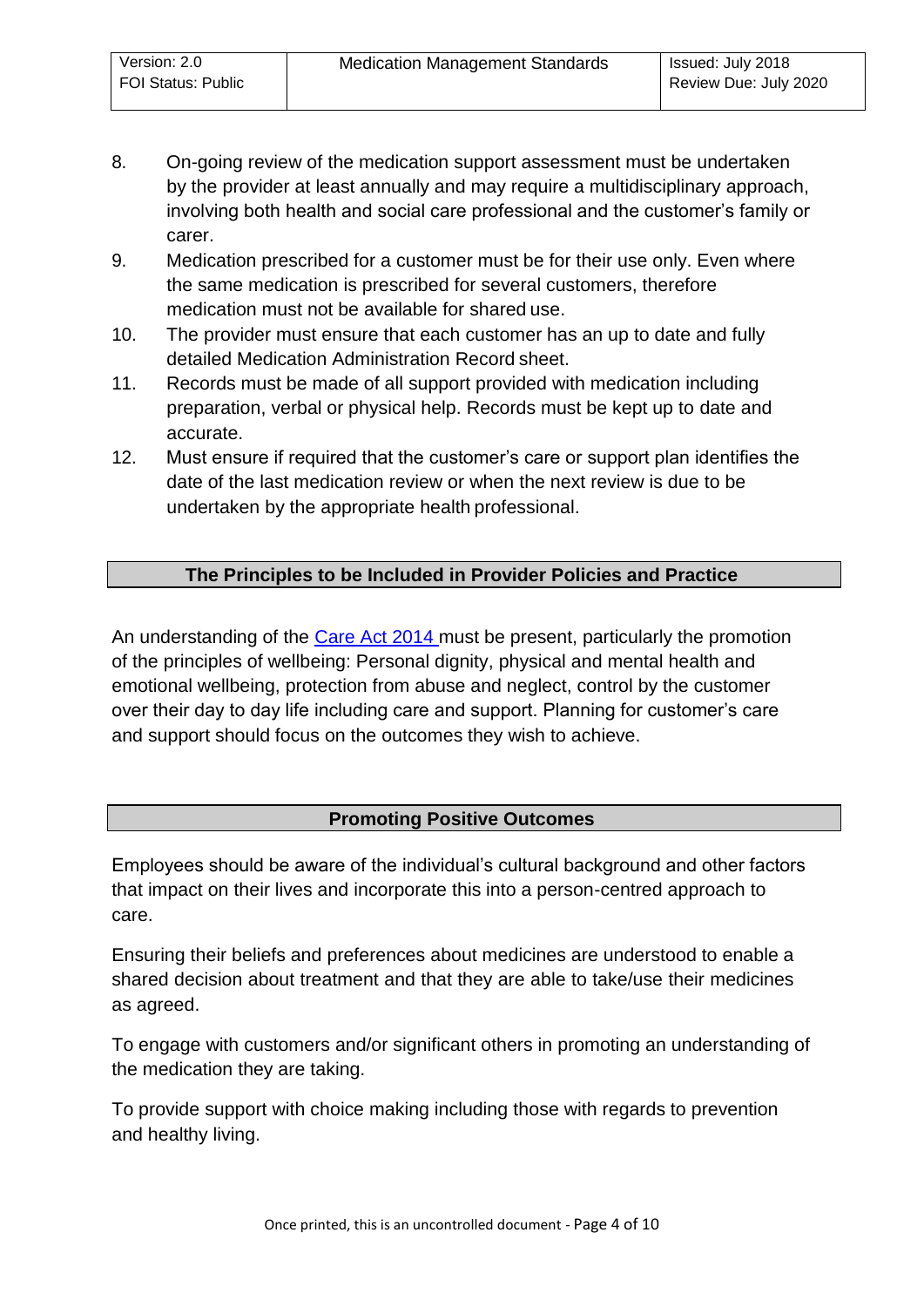<span id="page-5-1"></span><span id="page-5-0"></span>To Support them to feel confident enough to share openly their experiences of taking or not taking medicines, their views about what medicines mean to them, and how medicines impact on their daily life. Enabling them to feel able to ask healthcare professionals when they wish to review or have a query or a difficulty with their medicines.

## **[Safe Practice](#page-5-1)**

The safe use of medicines is the responsibility of all professionals, healthcare organisations and customers, and should be discussed with them and/or significant others. Safety covers all aspects of medicines usage, including unwanted effects, interactions, safe processes and systems, and effective communication between professionals.

All care services are expected to ensure that medicines are received, handled, stored, administered, disposed of and recorded in accordance with statutory and regulatory requirements, as well as best practice recommendations.

Risk assessments assist in ensuring that incidents of avoidable harm from medicines are reduced.

Managers must be able to provide evidence of on-going auditing and monitoring of all the systems in place with regards to the safe management of medication.

The commissioner can identify when an inspection or audit is required to be carried out by the commissioning/ contracts team. The community pharmacist and/or pharmacist employed by the Clinical Commissioning Group also has the ability to audit and support the provider to achieve improved medication management systems and procedures and improve medicine safety.

## **[Consent](#page-6-2)**

Consent must be obtained for important aspects of customer's care and support, including medication. The customer should be deemed to have mental capacity to make decisions about their care unless there is an indicator that they are unable to make decisions relating to their medication.

Where an indicator exists that a customer may not have the capacity to make decisions about their medication, the provider must ensure:

An assessment is completed in line with the [Mental Capacity Act 2005 a](http://www.legislation.gov.uk/ukpga/2005/9/contents)nd, where required, a best interest decision be recorded.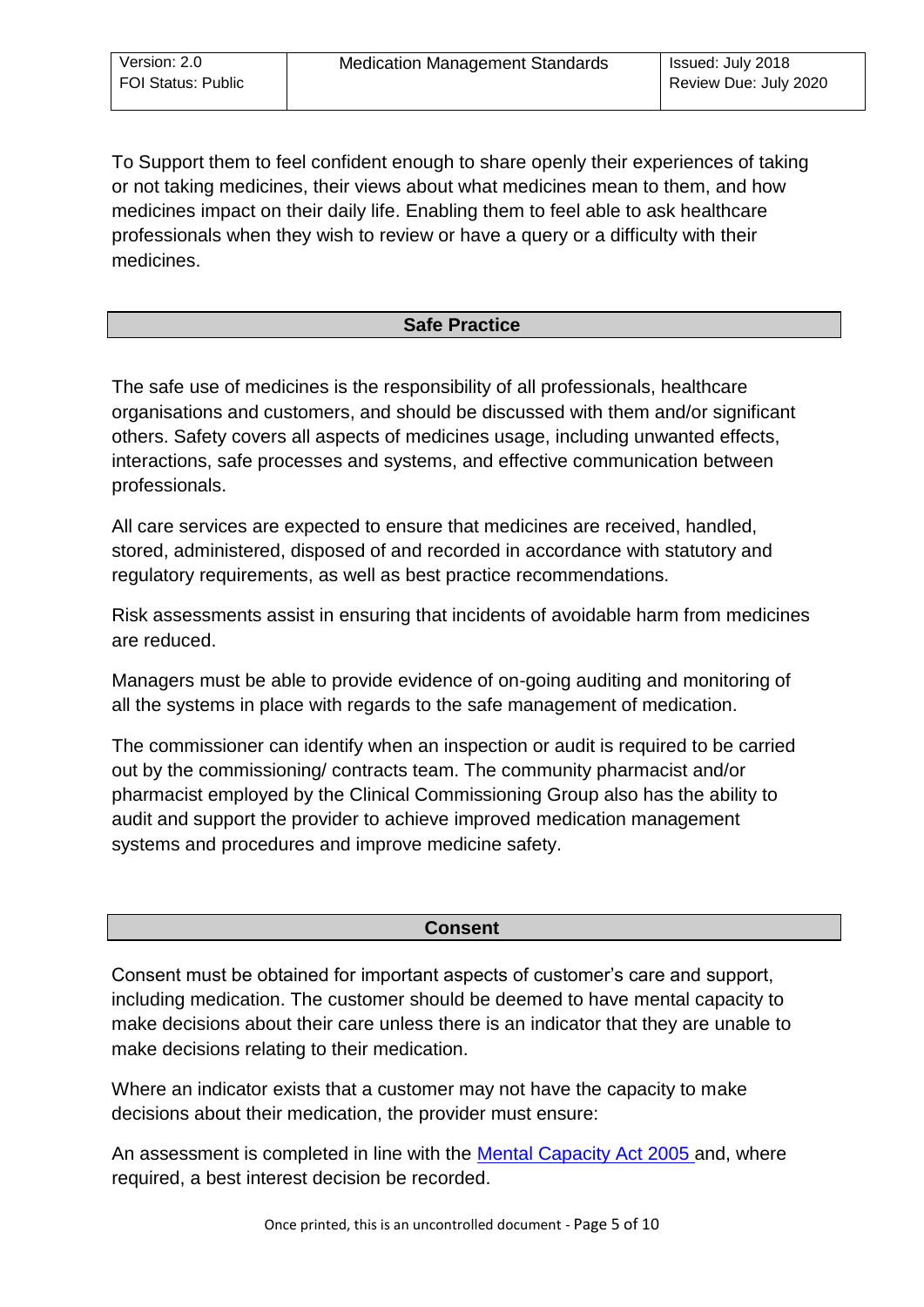<span id="page-6-2"></span><span id="page-6-1"></span><span id="page-6-0"></span>Consent is obtained from any legally appointed representative i.e. someone with lasting power of attorney, or a court appointed deputy for Personal Welfare.

<span id="page-6-3"></span>The provider organisation and those they employ have an important role to play in risk identification, assessment and management.

## **[Training and Competence](#page-6-3)**

Training standards of the company and its employees must meet the requirements set out by 'Skills for Care' or 'Skills for Health'. Systems should be in place to that employees are competent in line with current national training standards, the requirements of regulators and commissioning agencies.

The training of nurses must follow the Nursing and Midwifery Council (NMC) standards for medication management. All staff involved in medication administration must follow legislation, regulation and current best practice. Training packages must include the following topics:

- level of medicines support required by the customer
- over the counter medication
- storage of medicines
- administration
- recording of administration
- disposal of medicines
- covert administration
- self-medication
- commonly prescribed drugs
- side-effects
- importance of dose timings
- how to use, eye drops, patches, inhalers, creams, compliance issues, expiry dates
- compliance issues
- error reporting and how to reduce errors.

Those that provide care must be confident about their role in the management of medication. Duties and tasks must be undertaken safely and in accordance with best practice. Any health-related tasks will require specialist training from a health professional where applicable. These tasks will be identified by the medication policy of the commissioner as a 'health-related task'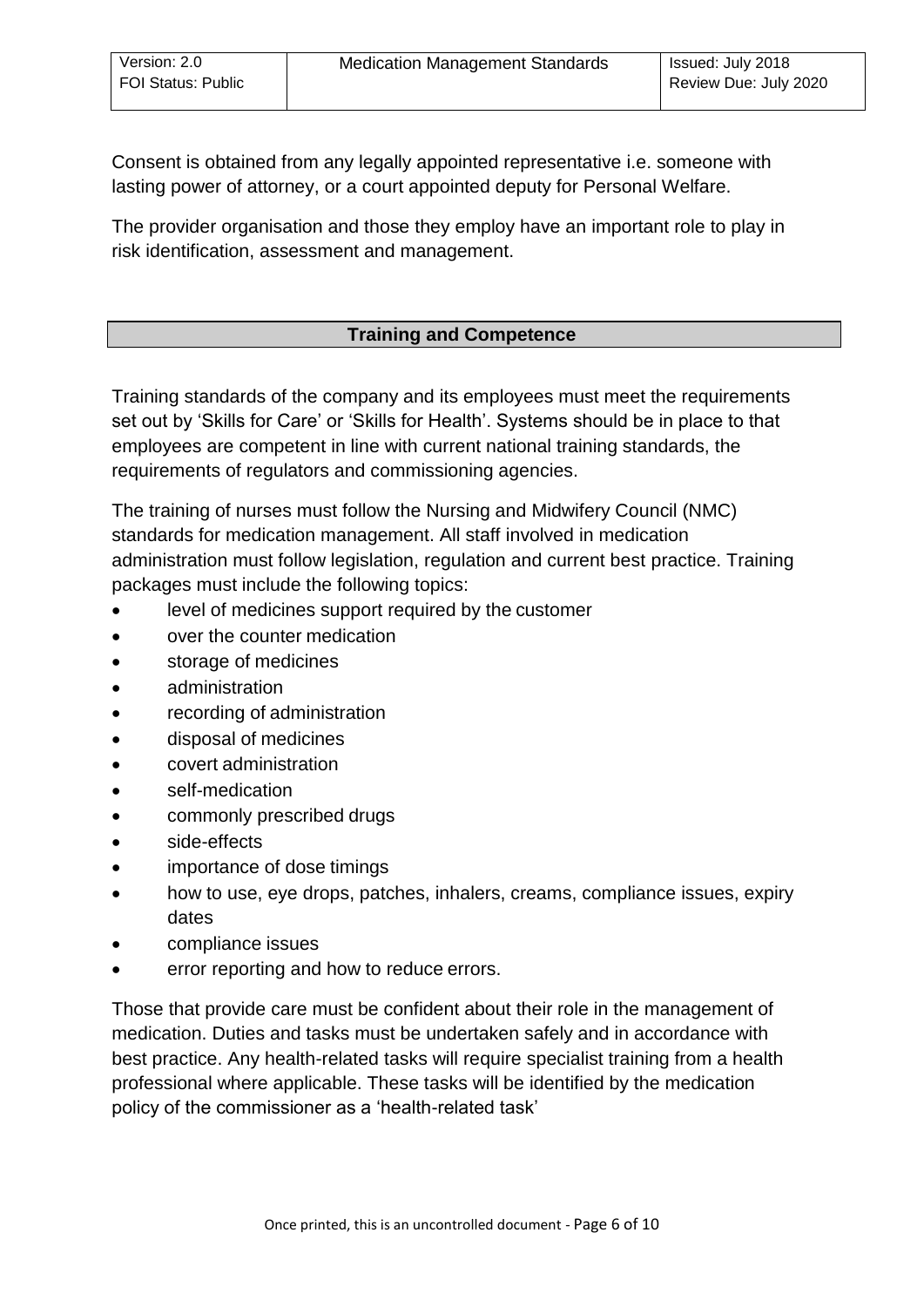#### Link to Skills for Care and Skills for

Health:<http://www.skillsforcare.org.uk/Topics/Medication/Medication.aspx> <http://www.skillsforhealth.org.uk/>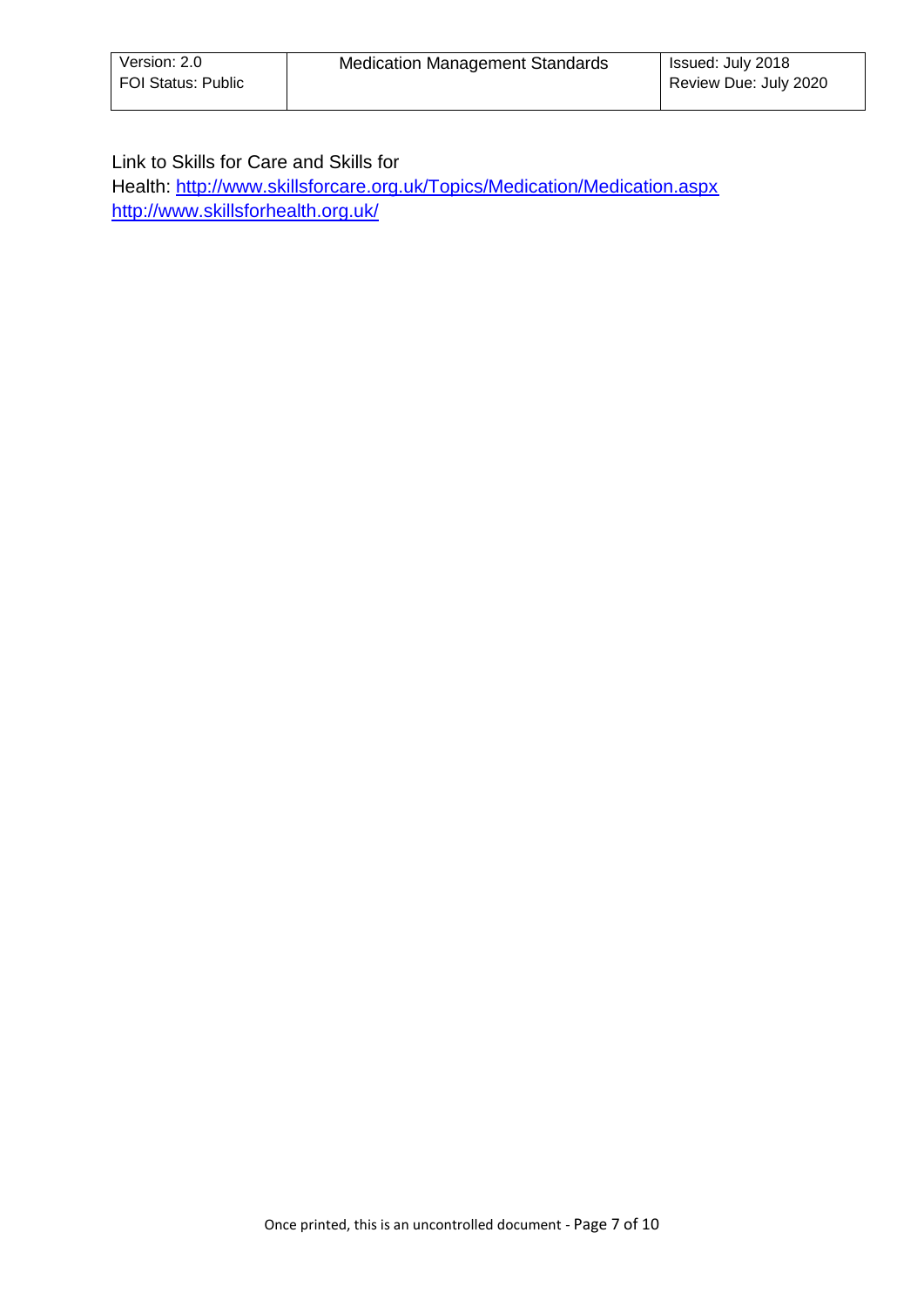## **Administration**

Respect for the customer and their rights must be at the heart of the medication process. It should be assumed that every customer can self-medicate until assessment of the customer proves otherwise. If, through assessment, selfmedication is not possible, active participation from the customer should be encouraged before determining the level of administration to support the customer.

The system of administration must cover the 6 Rights:

- Right customer
- Right medication
- Right dose
- Right time
- Right route
- Right to refuse.

The provider will administer any medication that is of the topical or oral route on condition that it is supplied in a pharmacy-labelled container.

<span id="page-8-0"></span>Medication administered by other means/routes e.g. via a percutaneous endoscopic gastrostomy (PEG) tube must only be undertaken following relevant training.

<span id="page-8-1"></span>Ensure accurate recording on the Medication Administration Record occurs (refer to the 'Principles of safe and appropriate production of MAR charts', Royal Pharmaceutical Society, February 2009).

Administration should be from an original pack or container suitably labelled and dispensed by the pharmacist.

Medication administration should follow practices outlined in the medication policy.

Providers must only assist with the administration of medicine when they have been trained and deemed competent to do the task.

#### **[Recording](#page-8-1)**

The Medication Administration Record will be taken as an accurate record of all medication administered. The MAR will be referred to for evidence by statutory bodies such as coroner or Care Quality Commission. These documents are for the protection of staff as well as customers and it is in the interests of both that they are completed accurately and at the time of administration.